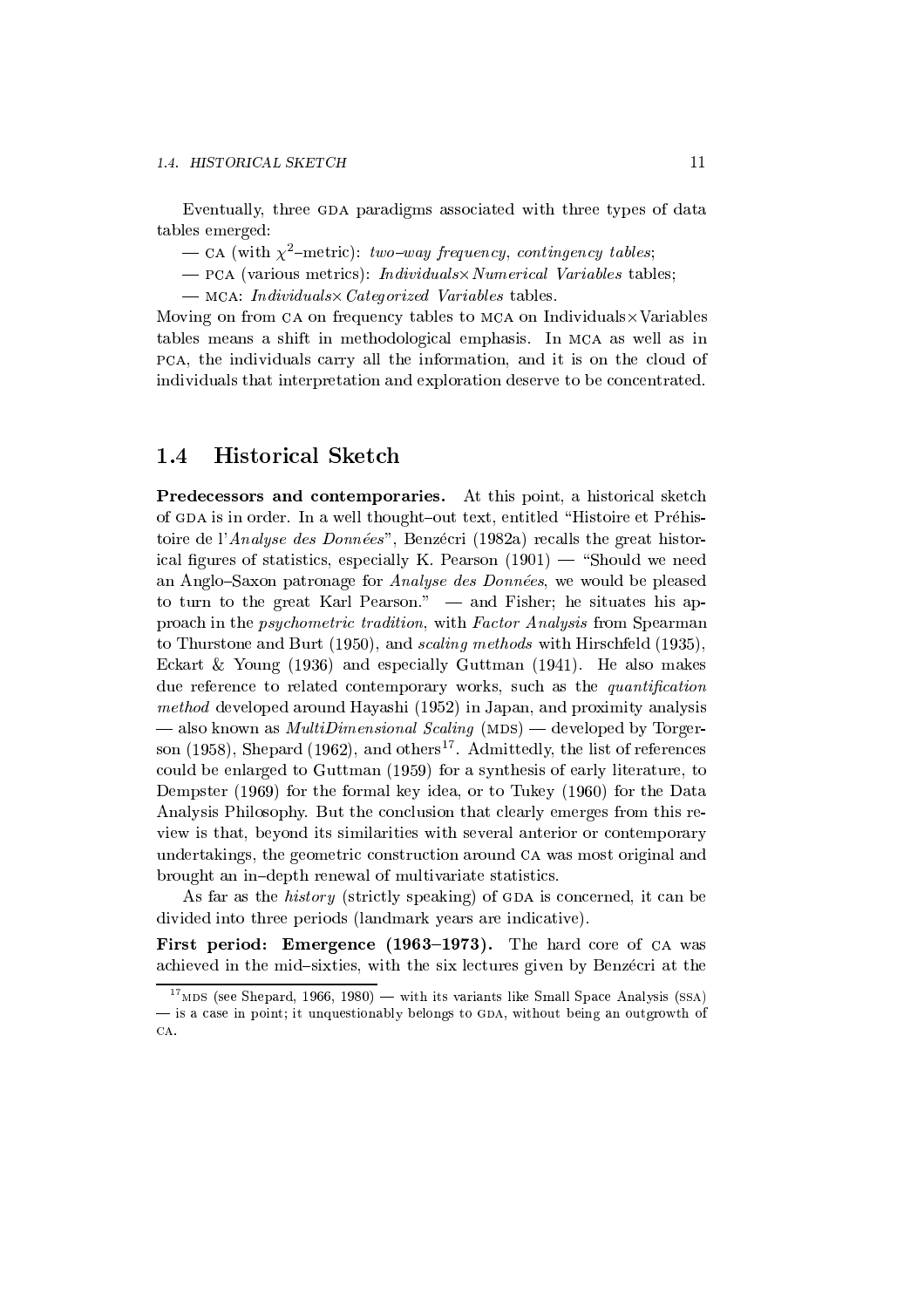Collège de France, B. Cordier–Escofier's dissertation (1964, 1969), and a host of mimeographed reports that were widely circulating. A brief account in English of the first developments can be found in Benzécri (1969). Toward 1973, the emergence of "Analyse des Données" around CA, combined with classification methods, was completed with the publication of the monumental treatise by Benzécri & Coll. (1973) in two volumes (Taxinomy and Correspondence Analysis). Meanwhile, the first statistical textbook incorporating CA had appeared: Lebart & Fénelon (1971), followed by many others: Berthier & Bouroche (1975), Cailliez & Pagès (1976), Lebart, Morineau & Tabard (1977), etc. (all of them in French).

Second period: Splendid isolation (1973–1980). The movement of "Analyse des Données" enjoyed a golden age in France. Benzécri's laboratory at the "Institut de Statistique de l'Université de Paris" (ISUP) was for many years a place of creative dialogue between statisticians and researchers. An innovative statistical tradition developed, around a body of expert knowledge: contributions, supplementary elements, Guttman effect, disjunctive coding, Burt table, etc. Procedures were implemented in software (whose sources were free). Statistical work was published mostly in Cahiers d'Analyse des Données and Revue de Statistique Appliquée. "Analyse des Données" began to be taught in graduate statistics curricula. In applications, CA (especially MCA) became a major tool for analyzing multivariate data such as questionnaires (cf.  $\S 1.5$ ).

Throughout the first two periods, in the relevant literature in English, there were very few published reactions to the work done in France, even though some "joint display spirit" came to be floating in the air, as reflected in Gower (1966), Good (1969), Gabriel (1971). In the seventies, CA is ignored in MDS publications, such as Shepard, Romney, Nerlove (1972). Kruskal & Wish  $(1978)$ . Shepard  $(1980)$ ; also ignored in the encyclopedic treatise by Kendall & Stuart (1976). The silence about CA was conspicuously broken by Hill  $(1974)$ , who — encouraged by Gower? — launched the English phrase "Correspondence Analysis" (perhaps its first appearance in print) and emphatically announced that CA was a "neglected method".

Third period: Bounded international recognition (since 1981). International recognition eventually came in the eighties. Books in English were published that directly stemmed from the work done in France: Greenacre (1984) was specifically devoted to CA, whereas Lebart  $\&$  al (1984) dealt more generally with "multivariate descriptive analysis"; then came Jambu (1991); then Benzécri (1992): the translation of the introductory book of 1984. In the meantime, Malinvaud (1980) and Deville & Malin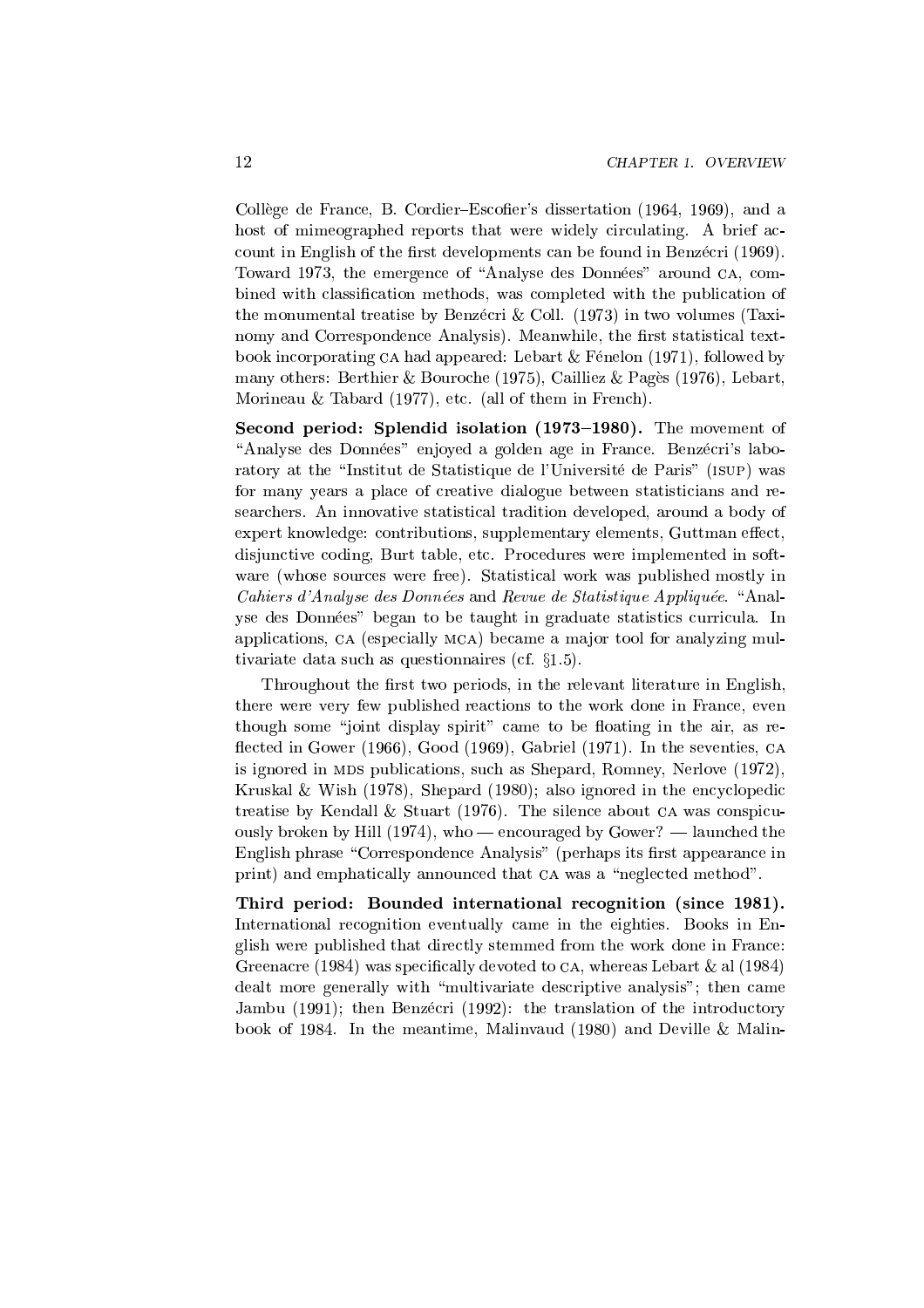vaud (1983) had discussed CA in official statistics and referred to "Data Analysis" as "Econometrics without stochastic models". In psychometry, there was the valiant paper by Tenenhaus  $&$  Young (1985), etc.

Recognition also came from other lines of work that incorporated CA into their own systems, especially *Dual Scaling*, developed by Nishisato (1980), who compiled a giant bibliography on "quantification of categorical data" (Nishisato, 1986), and *Homogeneity Analysis*, developed by the Leyden group led by de Leeuw and reflected in Gifi (1981/1990).

Most important, CA penetrated such areas as marketing research (Hoffman & Franke, 1986), where *MultiDimensional Scaling* (MDS) techniques had long been dominating. In the late eighties, the MDS group came to adopt CA as an authentic (even though "less conventional") MDS method, as reflected in Carroll & Green  $(1988)^{18}$ , Weller & Romney (1990), etc. In the 1984 edition of Kendall & Stuart, a casual reference to Lebart & Fénelon (1971) can be spotted in Volume 3 (p.418).

This sort of recognition continued in the nineties, with e.g. Gower & Hand (1996) presenting CA and MCA as "biplot" methods among others.

Where do we stand now? In 2003, the situation calls for a mixed assessment.

On the positive side, the phrases "Correspondence Analysis" and even "Multiple Correspondence analysis" are well rooted in English. The basic procedure of CA can be found in international statistical software. CA is definitely renowned for the visual exploration of data. It is now commonplace to discuss topics explicitly related to CA, such as stability, choice of metrics (Rao, 1995), canonical analysis (Goodman, 1991), etc. International conferences specifically oriented to "CA and related methods" are organized outside France; see e.g. Blasius and Greenacre (1998), and the recent conference organized by Greenacre (2003).

On the other side, CA still remains isolated in the field of Multivariate Statistics. In spite of increasing demand from users, popular books and international software all too often offer imperfect versions of the method. Frankly speaking, for MCA the situation is really defective. This method, which is so powerful for analyzing large-scale questionnaires, is still hardly ever discussed and therefore remains underutilized, as does most GDA expert knowledge.

 $18$ The concluding sentence of this paper is that INDSCAL (an MDS variant) should be used "if only as an adjunct to the more conventional MCA"; a sentence that speaks volumes for the increasing popularity of CA and MCA in marketing research.